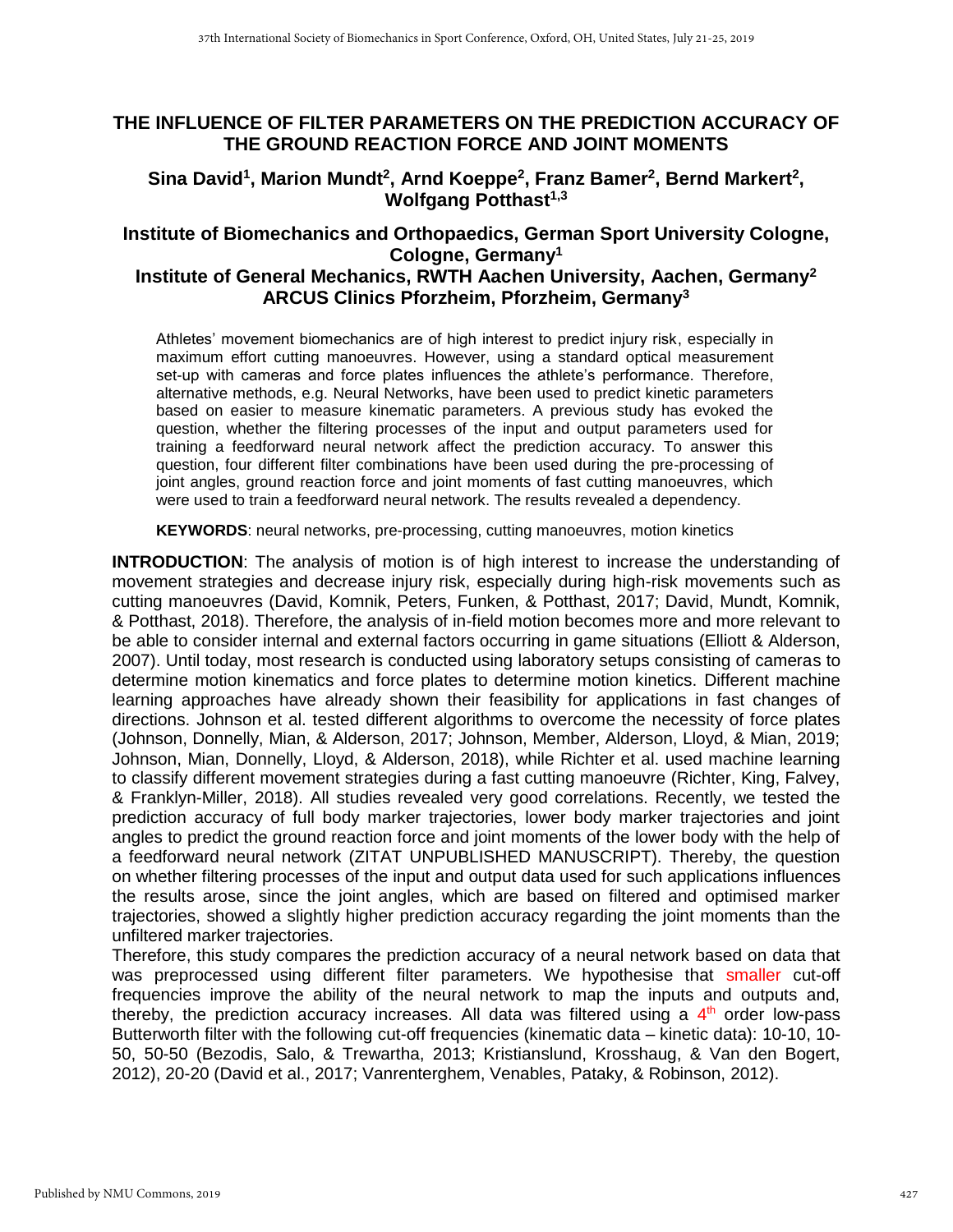**METHODS:** The dataset used for training the feed-forward neural network contained 900 execution and depart contacts of 64 subjects (mass 65.32±15.69 kg, height 1.72±0.14 m) that were normalised to 100% stance phase (David et al., 2017, 2018). The study was approved by the Ethics Committee of the German Sport University and all participants gave written consent.

Fourteen infrared cameras (200 Hz, VICONTM, Oxford, UK) and two force plates (1000 Hz, Kistler Instrumente AG, Winterthur, Switzerland) recorded the marker trajectories and ground reaction force. All marker trajectories and force plate data were filtered using a 4<sup>th</sup> order lowpass Butterworth filter with cut-off frequencies of (kinematic data – kinetic data) 10-10, 10-50, 50-50 and 20-20 Hz, respectively prior to calculating the joint angles and joint moments using the anatomic-landmark-scaled Lower-Body-Model (Lund, Andersen, de Zee, & Rasmussen, 2015)(AnyBody™ Modeling System, Version 6.0, Aalborg, Denmark). The ground reaction force was normalised to the mass of the participant, the joint moments to body height and mass and time was normalised to the stance phase.

For the machine learning approach the data was split randomly in training, validation and test set. Thereby, it was ensured that no data of any subject was part in more than one subset of data. For cross-validation, five different dataset splits were tested. The neural network was implemented using Python Tensorflow. The analysis of the results was undertaken using MATLAB (Release 2018a, The MathWorks, Inc., Natick, Massachusetts, United States). To analyse the prediction accuracy, Pearson's correlation coefficient was calculated for each filter. Based on the mean correlation coefficient, a repeated measures ANOVA was calculated to assess whether different cut-off frequencies affect the prediction. In case of significant differences, a post-hoc t-test with Bonferroni correction was calculated.

**RESULTS:** The repeated measures ANOVA indicated significant differences between the different filters (p<0.05) for the correlation coefficients of the GRF and joint moments. The posthoc t-test (p<0.01) revealed significant differences in all directions of the GRF between all filter combinations besides Filter 10-50 and 50-50 for all directions and Filter 50-50 and 20-20 in the medio-lateral direction only. The prediction of the joint moments is influenced by the filter parameters in most joints and motion planes. The sagittal plane is always affected by the cut-off frequency, while there are some filter combinations showing no difference in the frontal and transverse plane. Filters 10-10 and 20-20 show the least differences. All filters show differences compared to Filter 50-50 in all joints and motion planes (see Table 1).

|           | hip |       |       | knee |       |       | ankle |       |       | <b>GRF</b> |      |      |
|-----------|-----|-------|-------|------|-------|-------|-------|-------|-------|------------|------|------|
|           | sag | front | trans | sag  | front | trans | sag   | front | trans | ant-       | med- | vert |
|           |     |       |       |      |       |       |       |       |       | post       | lat  |      |
| 10-10 vs. |     |       |       |      |       |       |       |       |       |            |      |      |
| $10 - 50$ |     |       |       |      |       |       |       |       |       |            |      |      |
| 10-10 vs. |     |       |       |      |       |       |       |       |       |            |      |      |
| 50-50     |     |       |       |      |       |       |       |       |       |            |      |      |
| 10-10 vs. |     |       |       |      |       |       |       |       |       |            |      |      |
| 20-20     |     |       |       |      |       |       |       |       |       |            |      |      |
| 10-50 vs. |     |       |       |      |       |       |       |       |       |            |      |      |
| 50-50     |     |       |       |      |       |       |       |       |       |            |      |      |
| 10-50 vs. |     |       |       |      |       |       |       |       |       |            |      |      |
| 20-20     |     |       |       |      |       |       |       |       |       |            |      |      |
| 50-50 vs. |     |       |       |      |       |       |       |       |       |            |      |      |
| 20-20     |     |       |       |      |       |       |       |       |       |            |      |      |

#### **Table 1: Results of the post-hoc t-test. Green indicates trials where no significant differences were found in the data, while grey indicates significant differences (p < 0. 0125).**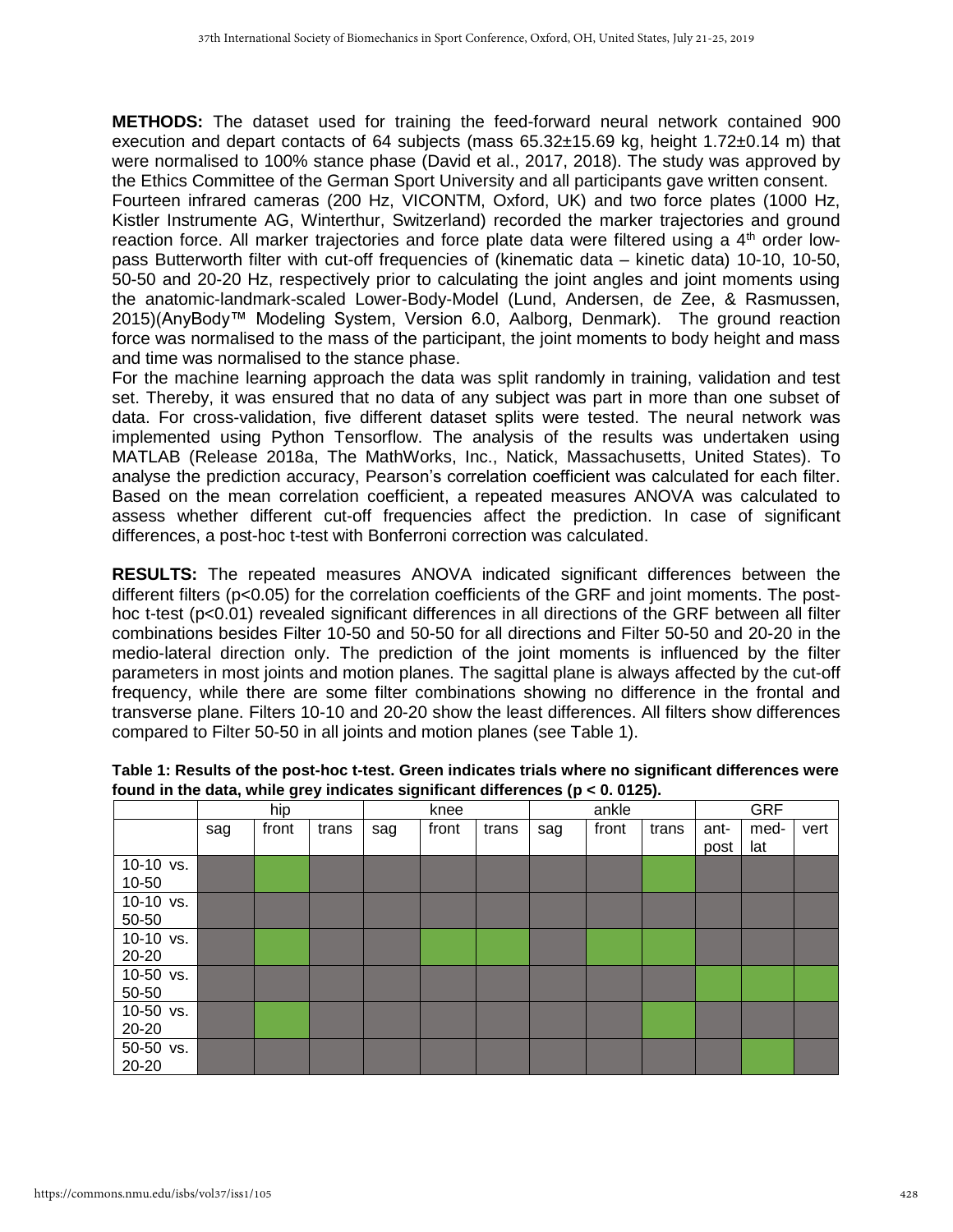The prediction accuracy for the GRF is very similar for all filter used (Filter 10-10:  $r = 0.957$ . Filter 10-50:  $r = 0.928$ , Filter 50-50:  $r = 0.0935$ , Filter 20-20:  $r = 0.944$ ). The mean correlation coefficient is larger than 0.8 in the medio-lateral direction and larger than 0.9 for the anteriorposterior and vertical direction. For the joint moments, the filter parameters affect the prediction accuracy, showing the highest prediction accuracy for Filter 20-20 and the lowest for Filter 50- 50 (Filter 10-10: r = 0.846, Filter 10-50: r = 0.822, Filter 50-50: r = 0.556, Filter 20-20: r = 0.858). Additionally, the standard deviation is higher in Filter 50-50 than in the other filters, indicating a larger number of outliers (see Figure 1).



**Figure 1: Error bars of the correlation coefficient of the joint moment and GRF prediction based on the different filter parameters.**

**DISCUSSION:** This study aimed to analyse whether there is a difference in the prediction performance of a feedforward neural network dependent on the filtering processes performed on the input and output data. The hypothesis that the cut-off frequency influences the ability of the neural network to map the inputs and outputs could be statistically proven. The highest prediction accuracy could be achieved using the Filter 20-20 for joint moments, and Filter 10-10 for the ground reaction force. Anyway, the ground reaction force prediction was less affected by the filtering process than the joint moment prediction. These results indicate, that the filtering process of the kinematic data is of higher relevance to the prediction accuracy than the filtering of the force data.

Our results support the findings of previous studies, where higher fluctuations in joint moment curves could be observed, especially with increasing cut-off frequency difference between kinematic and kinetic data (Bezodis et al., 2013; Kristianslund et al., 2012). Especially in those planes with less motion, this effect causes high discrepancies in the prediction accuracy of the neural network between the different filters. Large fluctuation in the moment are hard to learn for the model compared to smooth data without sudden spikes.

The dataset used in this study is large compared to many other biomechanical studies, but for a machine learning application, the size still needs to be considered as a limitation (Halilaj et al.,